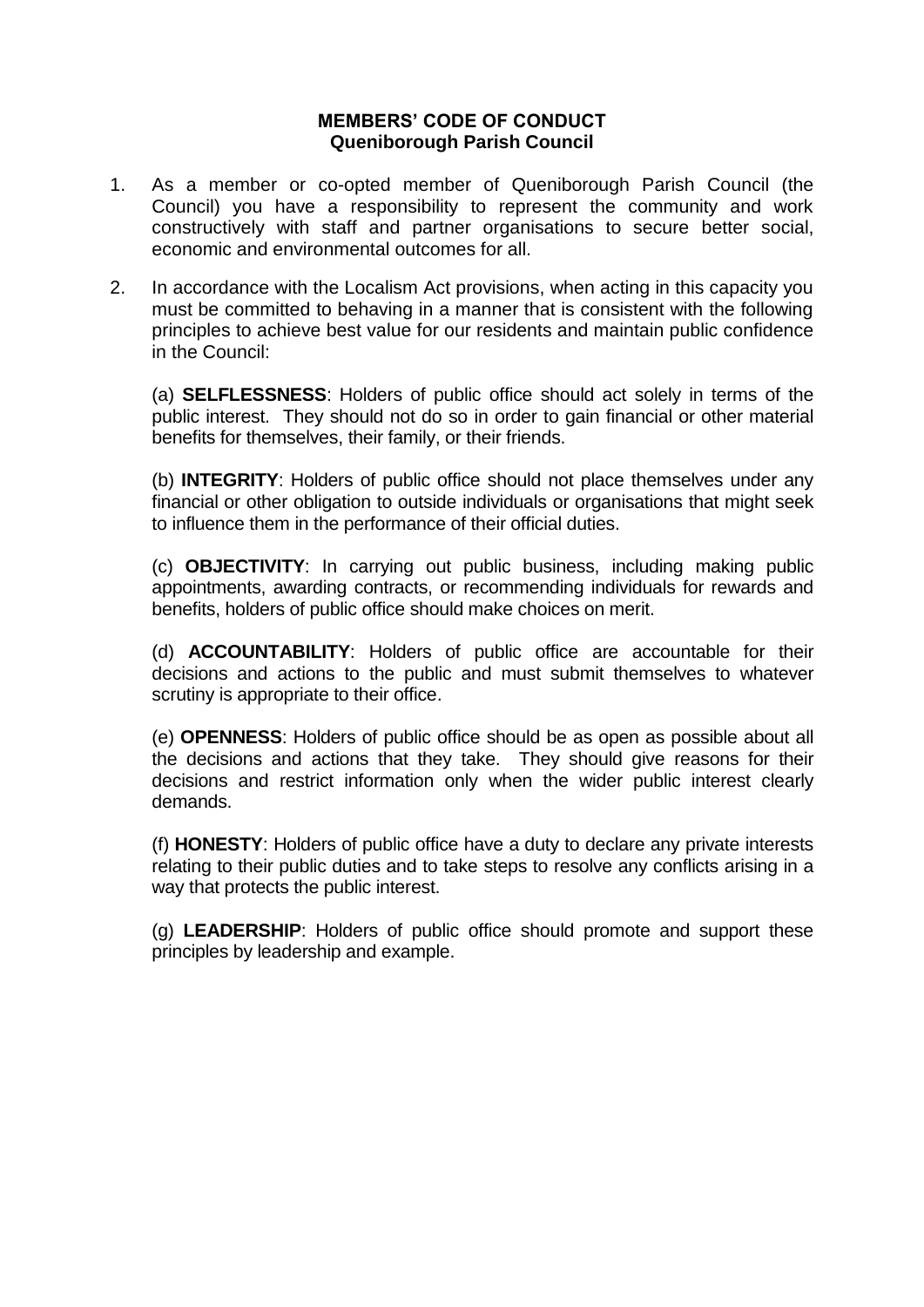3. Whenever you act, claim to act, or give the impression that you are acting in your capacity as a member or co-opted member of Queniborough Parish Council*,* your conduct will in particular address the statutory principles of the Code of Conduct by:

(a) Championing the needs of residents – the whole community and in a special way your constituents, including those who did not vote for you - and putting their interests first.

(b) Dealing with representations or enquiries from residents, members of our communities and visitors fairly, appropriately and impartially.

(c) Not allowing other pressures, including the financial interests of yourself or others connected to you, to deter you from pursuing constituents' casework, the interests of the Borough or the good governance of the Council in a proper manner.

(d) Exercising independent judgement and not compromising your position by placing yourself under obligations to outside individuals or organisations who might seek to influence the way you perform my duties as a member/co-opted member of the Council.

(e) Listening to the interests of all parties, including relevant advice from statutory and other professional officers, taking all relevant information into consideration, remaining objective and making decisions on merit.

(f) Being accountable for your decisions and co-operating when scrutinised internally and externally, including by local residents.

(g) Contributing to making the Council's decision-making processes as open and transparent as possible to enable residents to understand the reasoning behind those decisions and to be informed when holding yourself and other members to account, but restricting access to information when the wider public interest or the law requires it.

(h) Behaving in accordance with all your legal obligations, alongside any requirements contained within the Council's policies, protocols and procedures, including on the use of the Council's resources.

(i) Valuing your colleagues and staff and engaging with them in an appropriate manner and one that underpins the mutual respect between us that is essential to good local government.

(j) Always treating people with respect, including the organisations and public you engage with and those you work alongside.

(k) Providing leadership through behaving in accordance with these principles when championing the interests of the community with other organisations as well as within the Council.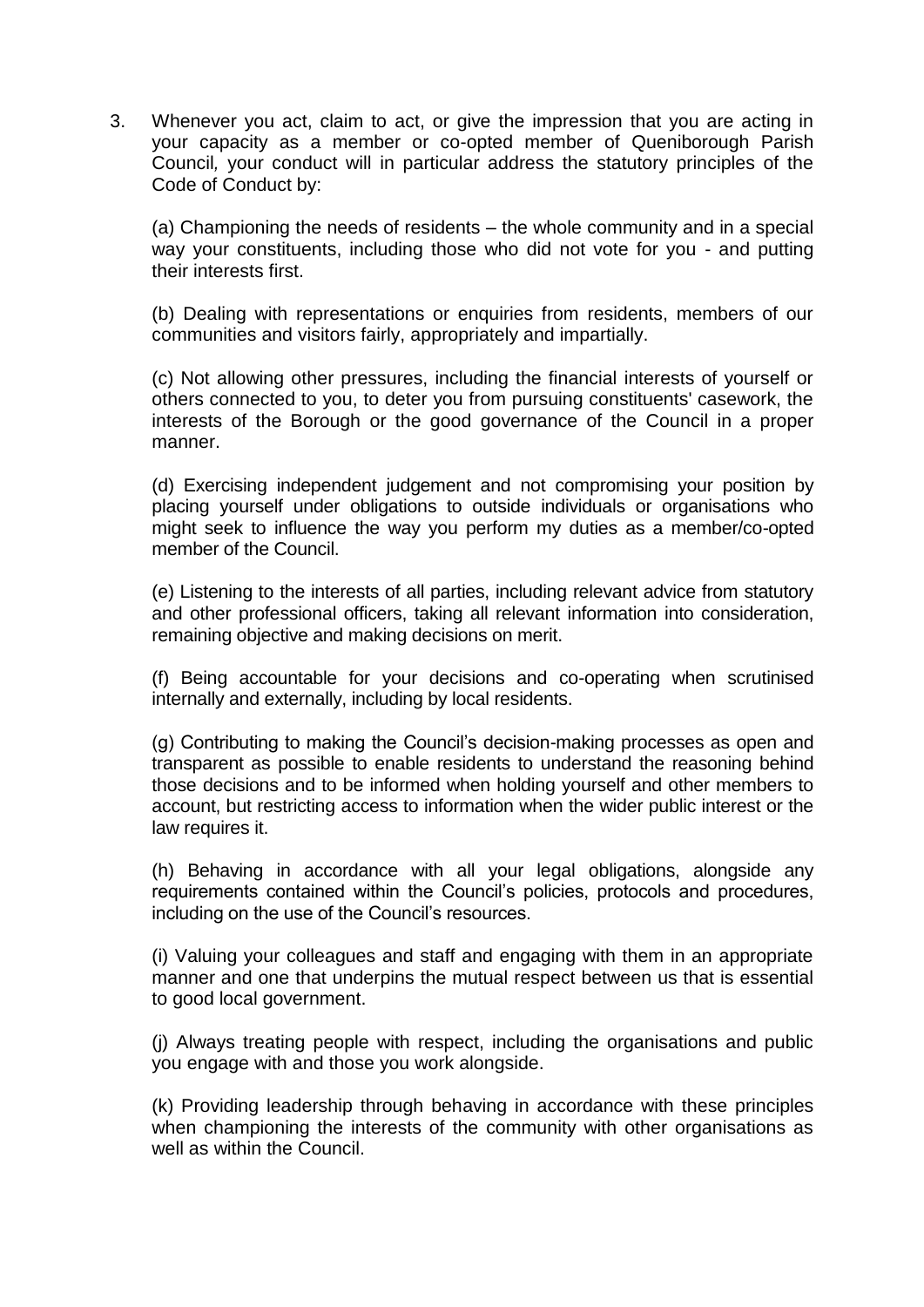# **Disclosable Pecuniary Interests**

4. This section explains the requirements of sections 29 to 34 of the Localism Act 2011 in relation to disclosable pecuniary interests. These provisions are enforced by criminal sanction.

# (a) **Disclosable pecuniary interests**

A 'disclosable pecuniary interest' is an interest of yourself or your partner (which means spouse or civil partner, a person with whom you are living as husband or wife, or a person with whom you are living as if you are civil partners) within the following descriptions:

| <b>Interest</b>                                          | Description                                                                                                                                                                                                                                                                                                                                                                                                                                                     |
|----------------------------------------------------------|-----------------------------------------------------------------------------------------------------------------------------------------------------------------------------------------------------------------------------------------------------------------------------------------------------------------------------------------------------------------------------------------------------------------------------------------------------------------|
| (i) Employment, office, trade,<br>profession or vocation | Any employment, office, trade,<br>profession or vocation carried on for<br>profit or gain.                                                                                                                                                                                                                                                                                                                                                                      |
| (ii) Sponsorship                                         | Any payment or provision of any other<br>financial benefit (other than from the<br>relevant authority) made or provided<br>within the relevant period in respect of<br>any expenses incurred by M in<br>carrying out duties as a member, or<br>towards the election expenses of M.<br>This includes any payment or<br>financial benefit from a trade union<br>within the meaning of the Trade<br><b>Union and Labour Relations</b><br>(Consolidation) Act 1992. |
| (iii) Contracts                                          | Any contract which is made between<br>the relevant person (or a body in<br>which the relevant person has a<br>beneficial interest) and the relevant<br>authority-<br>(a) under which goods or services<br>are to be provided or works are to be<br>executed; and<br>(b) which has not been fully<br>discharged.                                                                                                                                                 |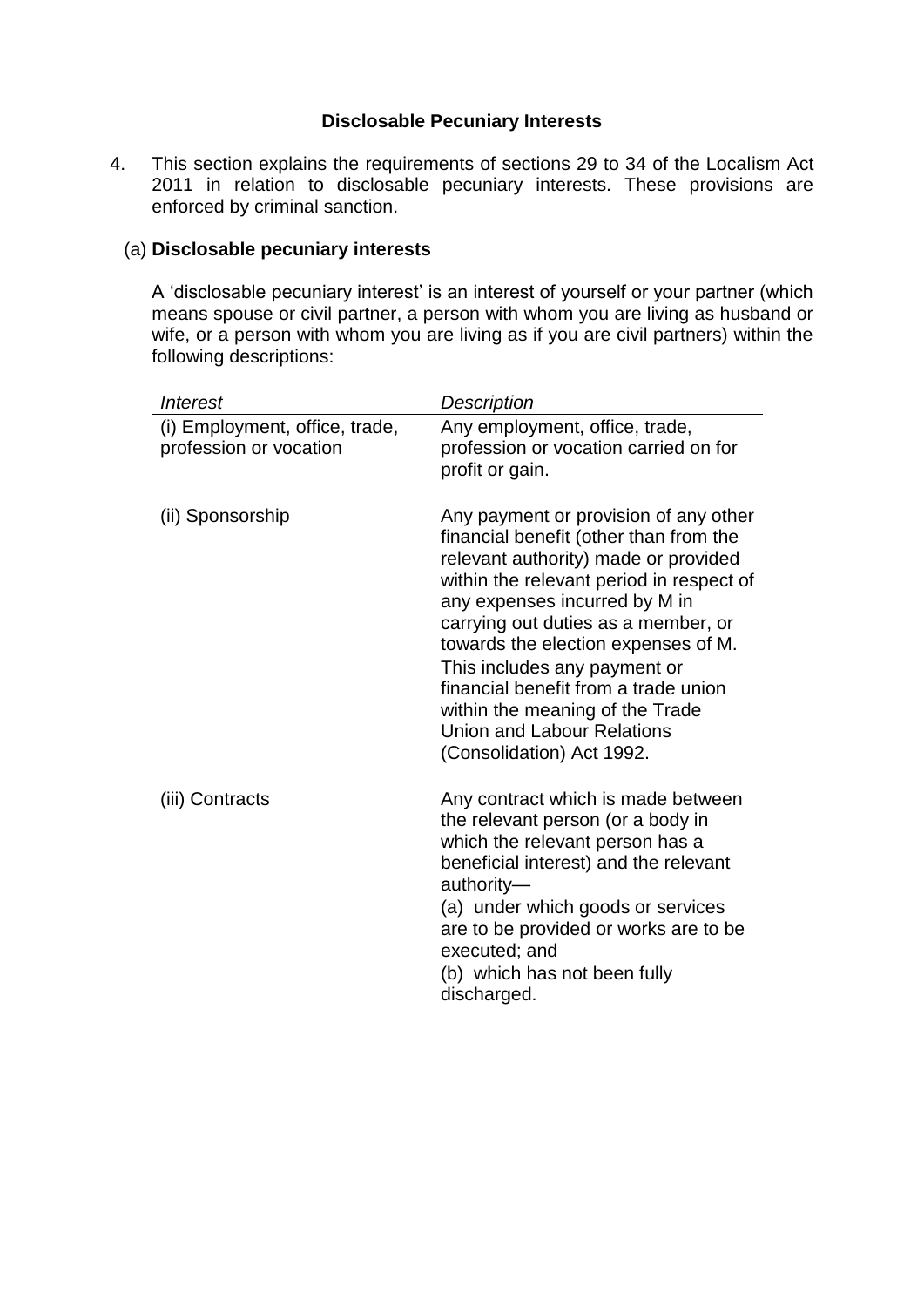| (iv) Land                | Any beneficial interest in land which is<br>within the area of the relevant<br>authority.                                                                                                                                                                                |
|--------------------------|--------------------------------------------------------------------------------------------------------------------------------------------------------------------------------------------------------------------------------------------------------------------------|
| (v) Licences             | Any licence (alone or jointly with<br>others) to occupy land in the area of<br>the relevant authority for a month or<br>longer.                                                                                                                                          |
| (vi) Corporate tenancies | Any tenancy where (to M's<br>knowledge)-<br>(a) the landlord is the relevant<br>authority; and<br>(b) the tenant is a body in which the<br>relevant person has a beneficial<br>interest.                                                                                 |
| (vii) Securities         | Any beneficial interest in securities of<br>a body where-<br>(a) that body (to M's knowledge) has<br>a place of business or land in the<br>area of the relevant authority; and<br>(b) either-                                                                            |
|                          | (i) the total nominal value of the<br>securities exceeds £25,000 or one<br>hundredth of the total issued share<br>capital of that body; or                                                                                                                               |
|                          | (ii) if the share capital of that body is<br>of more than one class, the total<br>nominal value of the shares of any<br>one class in which the relevant<br>person has a beneficial interest<br>exceeds one hundredth of the total<br>issued share capital of that class. |

These descriptions on interests are subject to the following definitions;

"the Act" means the Localism Act 2011;

"body in which the relevant person has a beneficial interest" means a firm in which the relevant person is a partner or a body corporate of which the relevant person is a director, or in the securities of which the relevant person has a beneficial interest;

"director" includes a member of the committee of management of an industrial and provident society;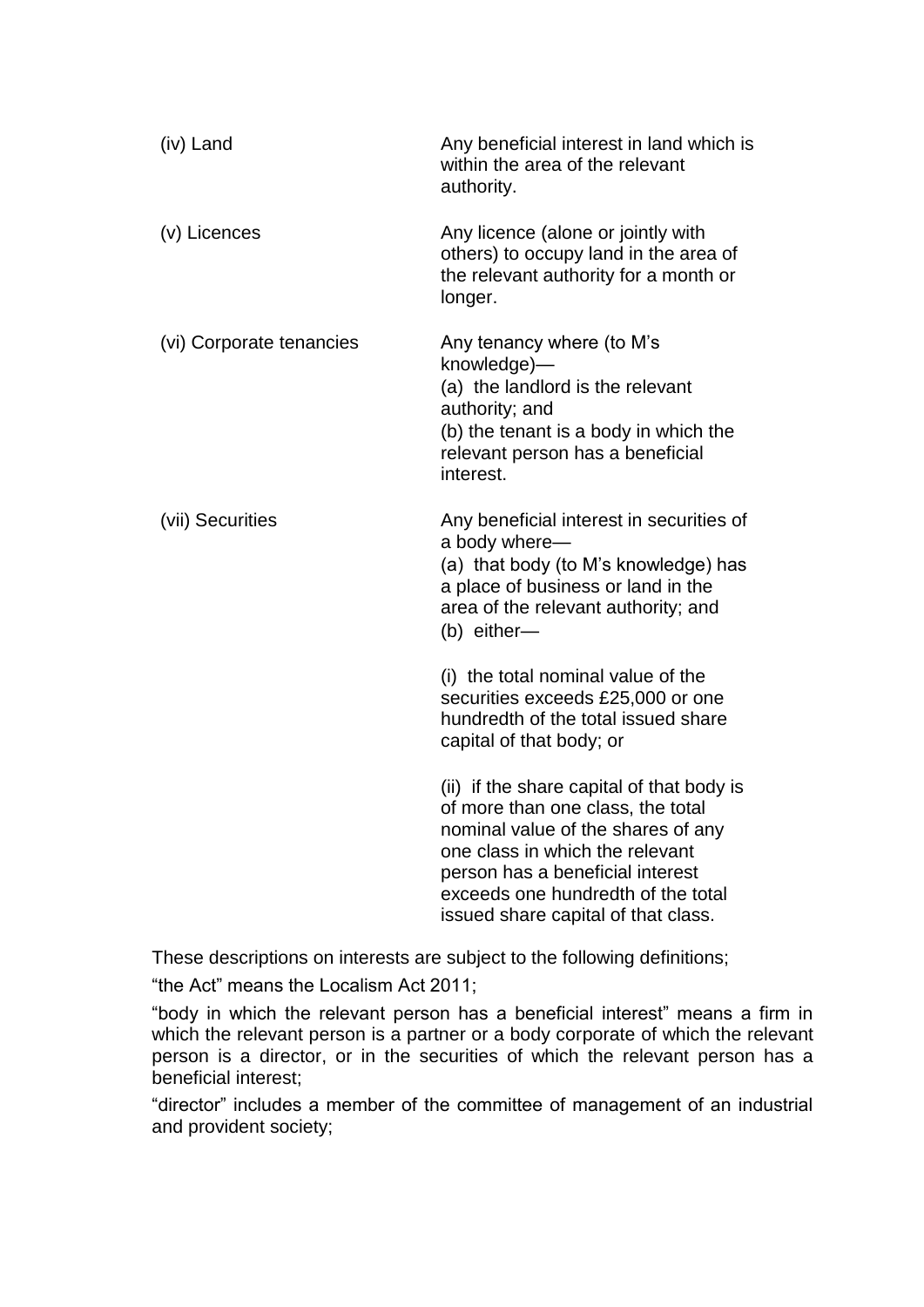"land" includes an easement, servitude, interest or right in or over land which does not carry with it a right for the relevant person (alone or jointly with another) to occupy the land or to receive income;

"M" means the person M referred to in section 30 of the Act;

"member" includes a co-opted member;

"relevant authority" means the authority of which M is a member;

"relevant period" means the period of 12 months ending with the day on which M gives a notification for the purposes of section 30(1) of the Act;

"relevant person" means M or any other person referred to in section 30(3)(b) of the Act;

securities" means shares, debentures, debenture stock, loan stock, bonds, units of a collective investment scheme within the meaning of the Financial Services and Markets Act 2000 and other securities of any description, other than money deposited with a building society.

#### (b) **Notification of disclosable pecuniary interests**

Within 28 days of becoming a member or co-opted member, you must notify the Monitoring Officer of any disclosable pecuniary interests. You must, within 28 days of becoming aware of any new interest or change to any interest registered under this section, notify the Monitoring Officer of the details of that new interest or change.

You must also notify the Monitoring Officer of any disclosable pecuniary interests that arise at meetings as set out in paragraph 4(e).

Notification of the Monitoring Office is normally carried out via the Parish Clerk. If you contact the Monitoring Officer directly a copy of your declaration must be given to the Parish Clerk.

#### (c) **Register of interests**

Any interests notified to the Monitoring Officer will be included in the register of interests.

A copy of the register will be available for public inspection and will be published on the authority's website.

#### (d) **Sensitive interests**

Where you consider that disclosure of the details of a disclosable pecuniary interest could lead to you, or a person connected with you, being subject to violence or intimidation, and the Monitoring Officer agrees:

(i) if the interest is entered in the register, copies of the register that are made available for inspection and any published version of the register will exclude details of the interest, but may state that you have a disclosable pecuniary interest, the details of which are withheld under s32(2) of the Localism Act 2011;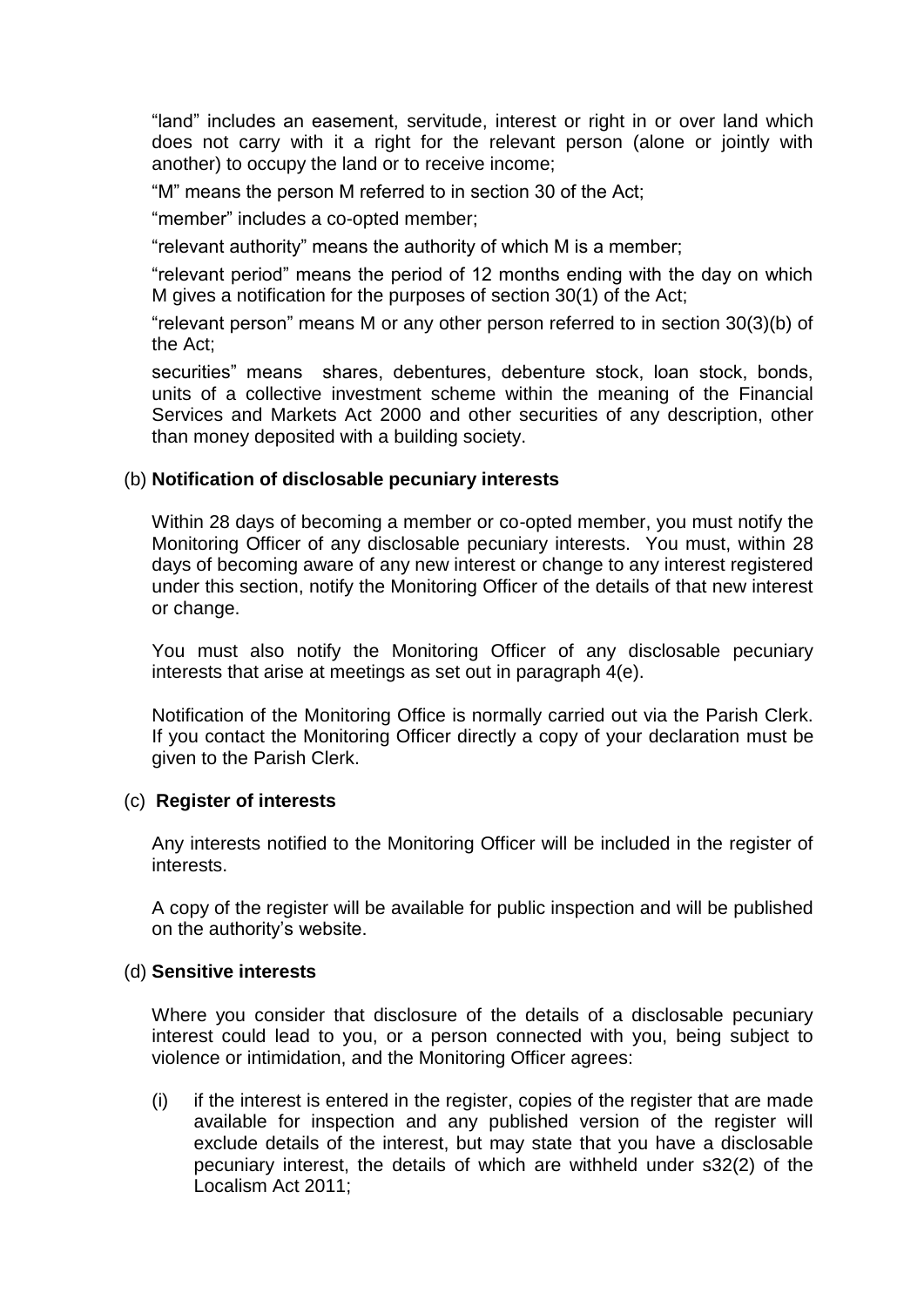(ii) if you are required by paragraph 4(e) below to make a disclosure at a meeting you need only disclose that you have a disclosable pecuniary interest.

### (e) **Disclosure and non participation in case of disclosable pecuniary interests at meetings**

- (i) If you are present at a meeting of the Council, or any committee, subcommittee, joint committee or joint sub-committee of the Council, and you have a disclosable pecuniary interest in any matter to be considered or being considered at the meeting:
	- (aa) You may not participate in any discussion of the matter at the meeting;
	- (bb) You may not participate in any vote taken on the matter at the meeting;
	- (cc) You must disclose the existence and nature of the interest to the meeting;
	- (dd) If the interest is not registered and is not the subject of a pending notification, you must notify the Monitoring Officer of the interest within 28 days;
	- (ee) You must leave the room where the meeting is held while any discussion or voting takes place, other than as set out in paragraphs 4(f).
- (ii) Where you have a disclosable pecuniary interest in any matter you must not seek to improperly influence any decision on the matter.
- (iii) Where a member may discharge a function alone and becomes aware of a disclosable pecuniary interest in a matter being dealt with or to be dealt with by her/him, they must notify the Parish Clerk and Monitoring Officer of the interest and must not take any decision or further steps in the matter.

# (f) **Dispensations**

The Parish Council may, having regard to all relevant circumstances, grant you a dispensation to enable you to participate and vote on a matter in which you have a disclosable pecuniary interest in the following circumstances:

- (i) that without the dispensation the number of persons prohibited from participating in any particular business would be so great a proportion of the body transacting the business as to impede the transaction of the business;
- (ii) that without the dispensation the representation of different political groups on the body transacting any particular business would be so upset as to alter the likely outcome of any vote relating to the business;
- (iii) granting the dispensation is in the interests of persons living in the authority's area;
- (iv) it is otherwise appropriate to grant a dispensation.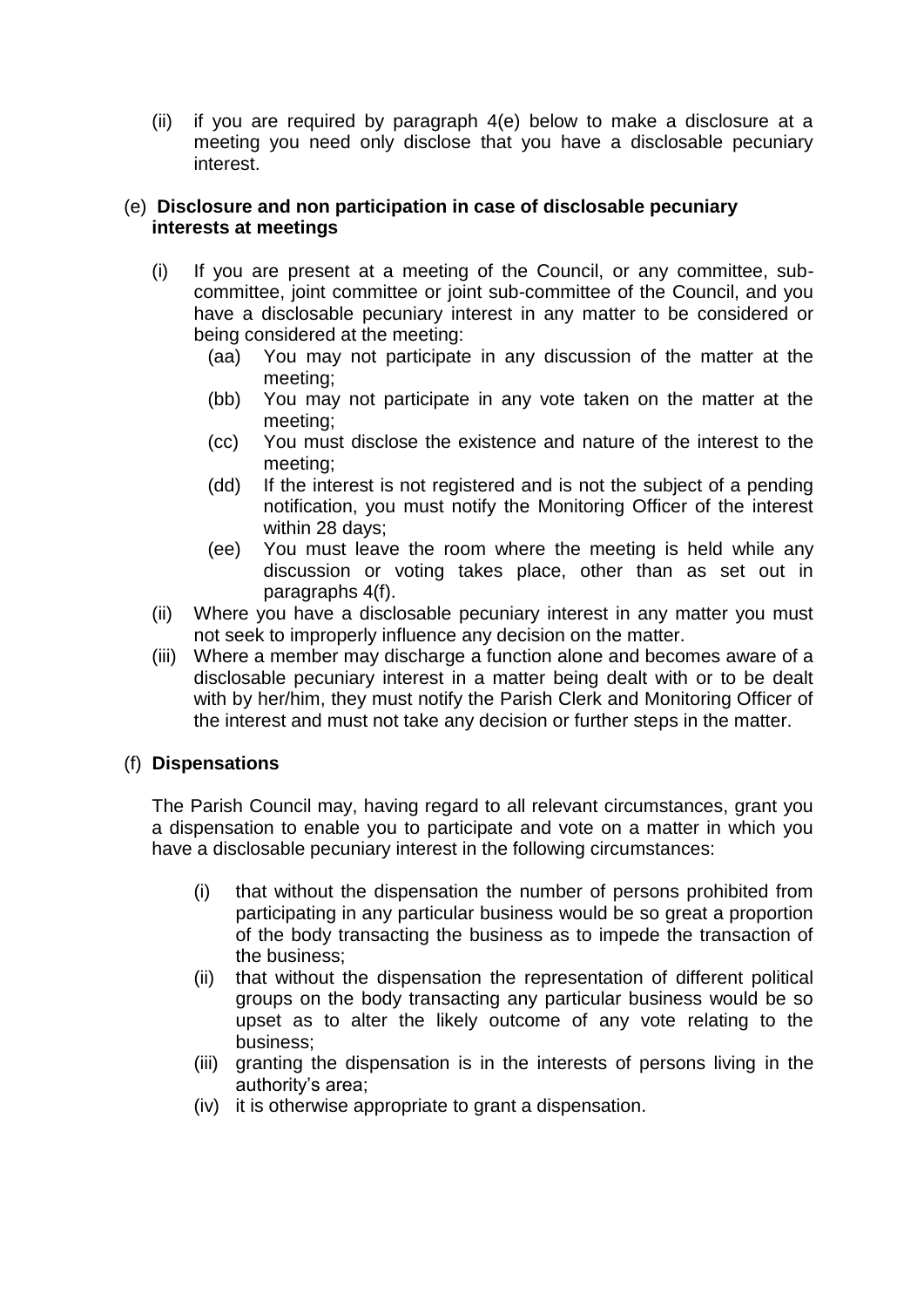## (g) **Offences**

It is a criminal offence to:

- (i) Fail to notify the Monitoring Officer of any disclosable pecuniary interest within 28 days of your election;
- (ii) Fail to disclose a disclosable pecuniary interest at a meeting if it is not on the register;
- (iii) Fail to notify the Monitoring Officer within 28 days of a disclosable pecuniary interest that is not on the register that you have disclosed at a meeting;
- (iv)Participate in any discussion or vote on a matter in which you have a disclosable pecuniary interest;
- (v) As a Councillor discharging a function acting alone, and having a disclosable pecuniary interest in such a matter, failing to notify the Monitoring Officer within 28 days of the interest
- (vi)Knowingly or recklessly providing information that is false or misleading in notifying the Parish Clerk and Monitoring Officer of a disclosable pecuniary interest or in disclosing such interest to a meeting.

The criminal penalties available to a court are to impose a fine not exceeding level 5 on the standard scale and disqualification from being a councillor for up to 5 years.

Other requirements relating to the registration and disclosure of disclosable pecuniary interests have been included as local provisions form the purpose of this Code of Conduct.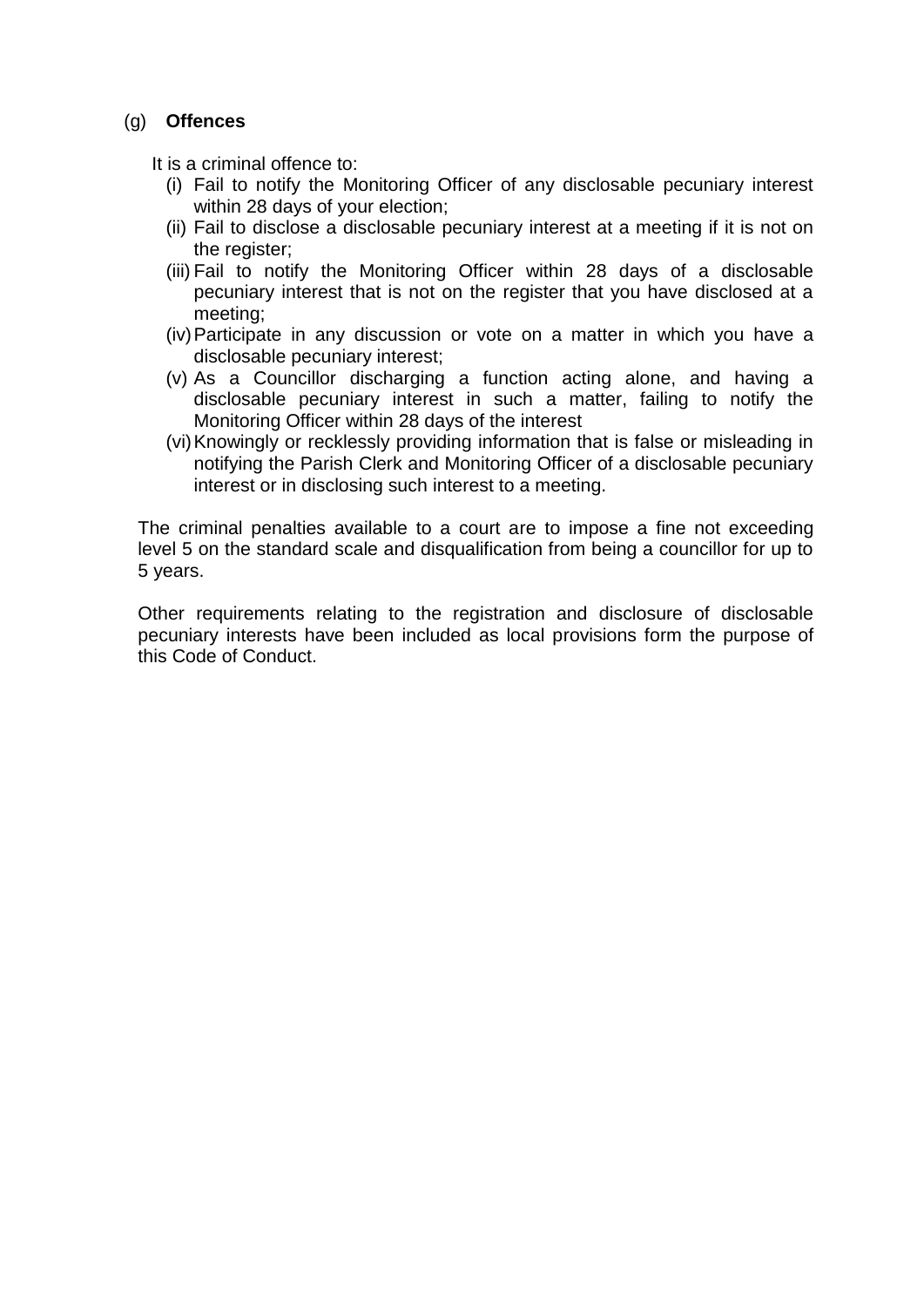# **Other Personal Interests**

5. This section explains the requirements for the purposes of the Code of Conduct in relation to other personal interests not covered by the requirements of the Localism Act 2011.

# (a) **Notification of interests**

- (i) In addition to the disclosable pecuniary interests notifiable under the Localism Act 2011, you must, within 28 days of this Code being adopted or your election or appointment to office (where that is later), notify the Monitoring Officer in writing of the details of your other personal interests, where they fall within the following descriptions, for inclusion in the register of interests.
- (ii) You have an other personal interest in any business of your authority where it relates to or is likely to affect:
	- (aa) any body of which you are a member or in a position of general control or management and to which you are appointed or nominated by your authority;
	- (bb) any body—
		- (1) exercising functions of a public nature;
		- (2) directed to charitable purposes; or
		- (3) one of whose principal purposes includes the influence of public opinion or policy (including any political party or trade union),

of which you are a member or in a position of general control or management;

- (iii) You must, within 28 days of becoming aware of any new interest or change to any interest registered under this section, notify the Monitoring Officer of the details of that new interest or change.
- Notification of the Monitoring Office is normally carried out via the Parish Clerk. If you contact the Monitoring Officer directly a copy of your declaration must be given to the Parish Clerk

### **(b) Disclosure of other personal interests**

- (i) Subject to sub-paragraphs (iii) to (iv), where you have an other personal interest described in paragraph 5(a)(ii) above or in paragraph 5(b)(ii) below in any business of your authority, and where you are aware or ought reasonably to be aware of the existence of the other personal interest, and you attend a meeting of your authority at which the business is considered, you must disclose to that meeting the existence and nature of that other personal interest at the commencement of that consideration, or when the interest becomes apparent.
- (ii)(A) You also have an other personal interest in any business of your authority where a decision in relation to that business might reasonably be regarded as affecting your well-being or financial position or the wellbeing or financial position of a *relevant person* to a greater extent than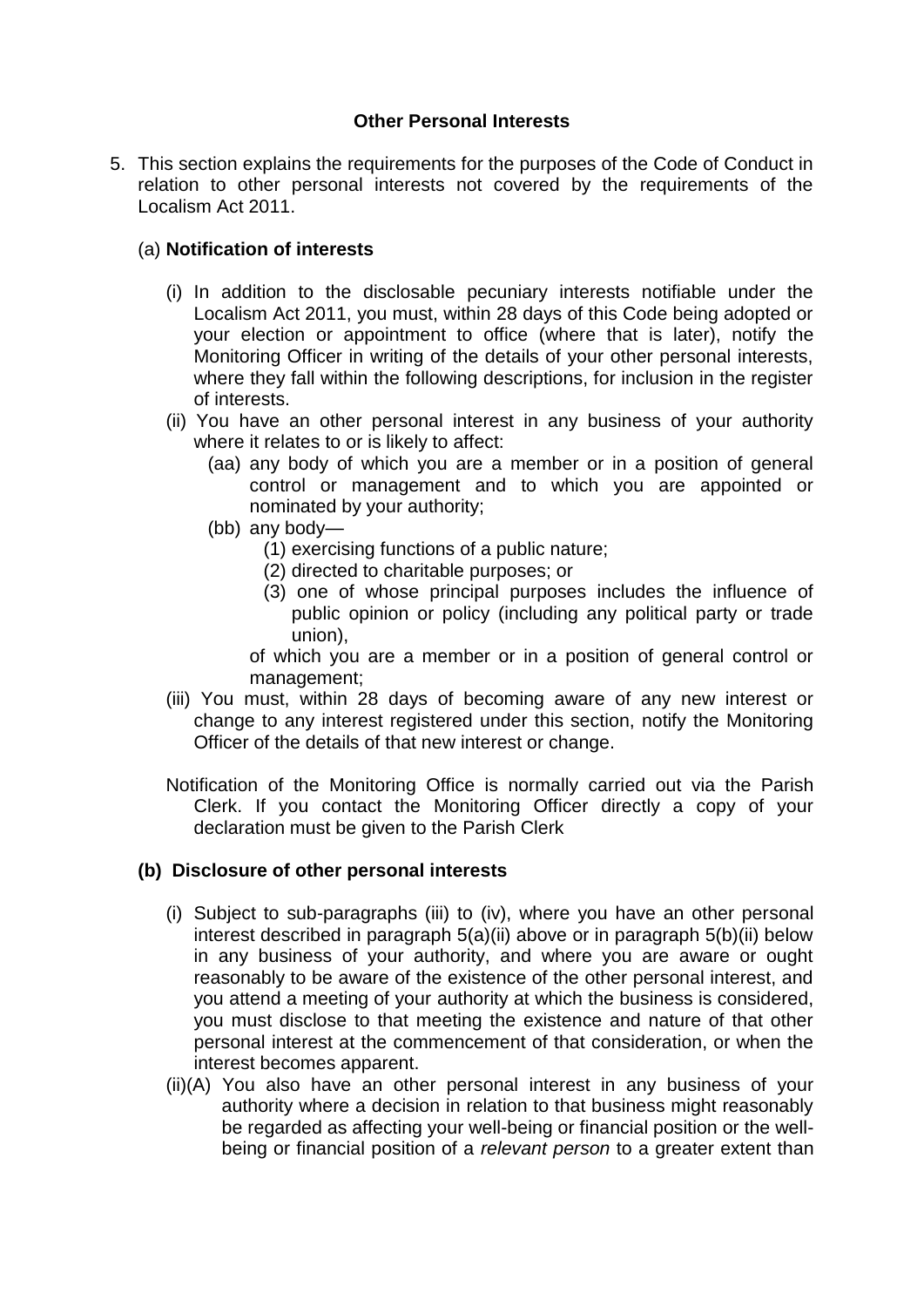the majority of other council tax payers, ratepayers or inhabitants of the electoral division or ward, as the case may be, affected by the decision;

- (B) In sub-paragraph (ii)(A), a *relevant person* is:
	- (aa) a member of your family or any person with whom you have a close association; or
	- (bb) any person or body who employs or has appointed such persons, any firm in which they are a partner, or any company of which they are directors;
	- (cc) any person or body in whom such persons have a beneficial interest in a class of securities exceeding the nominal value of £25,000; or
	- (dd) any body of a type described in paragraph 5(a)(ii).

(iii) Where you have an other personal interest but, by virtue of paragraph will be included in the register of interests.

- A copy of the register will be available for public inspection and will be published on the authority's website. 5(d), sensitive information relating to it is not registered in your authority's register of members' interests, you must indicate to the meeting that you have a personal interest, but need not disclose the sensitive information to the meeting.
- (iv) Where you may discharge a function alone and have an other personal interest in any business of your authority and you have made an individual decision in relation to that business, you must ensure that any written statement of that decision records the existence and nature of that interest.

### (d) **Sensitive interests**

Where you consider that disclosure of the details an interest could lead to you, or a person connected with you, being subject to violence or intimidation, and the Monitoring Officer agrees, if the interest is entered on the register, copies of the register that are made available for inspection and any published version of the register will exclude details of the interest, but may state that you have an interest, the details of which are withheld.

#### (e) **Non participation in case of other personal interests which are also interests which could lead to bias**

- (i) Where you have an other personal interest in any business of your authority you also have an interest which could lead to bias in that business where the interest is one which a member of the public with knowledge of the relevant facts would reasonably regard as so significant that it is likely to prejudice your judgement of the public interest and where that business:
	- (aa) affects your financial position or the financial position of a person or body described in paragraphs 5(a)(ii) or 5(b)(ii) ;or
	- (bb) relates to the determining of any approval, consent, licence, permission or registration in relation to you or any person or body described in paragraphs 5(a)(ii) or 5(b)(ii).
- (ii) Subject to paragraph (iii) and (iv), where you have an interest which could lead to bias in any business of your authority: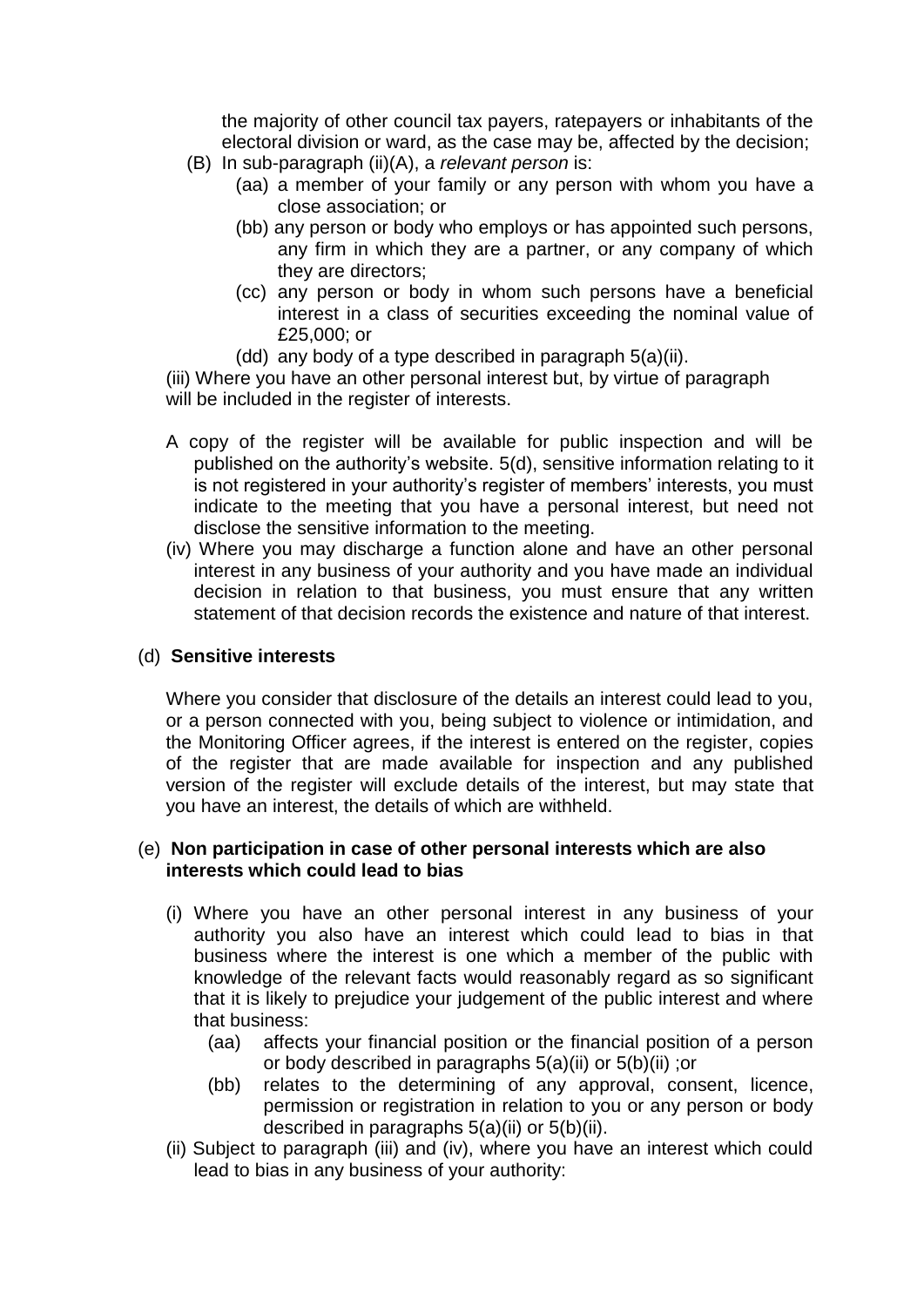- (aa) You may not participate in any discussion of the matter at the meeting;
- (bb) You may not participate in any vote taken on the matter at the meeting;
- (cc) You must leave the room where the meeting is held while any discussion or voting takes place, other than as set out in subparagraphs (iii) and (iv) and paragraph 5(g).
- (iii) Where you have an interest which could lead to bias in any business of your authority, you may attend a meeting but only for the purpose of making representations, answering questions or giving evidence relating to the business, provided that the public are also allowed to attend the meeting for the same purpose, whether under a statutory right or otherwise and you leave the room where the meeting is held immediately after making representations, answering questions or giving evidence.
- (iv) Subject to you disclosing the interest at the meeting, you may attend a meeting and vote on a matter where you have an interest which could lead to bias that relates to the functions of your authority in respect of:
	- (aa) housing, where you are a tenant of your authority provided that those functions do not relate particularly to your tenancy or lease;
	- (bb) school meals or school transport and travelling expenses, where you are a parent or guardian of a child in full time education, or are a parent governor of a school, unless it relates particularly to the school which the child attends;
	- (cc) statutory sick pay under Part XI of the Social Security Contributions and Benefits Act 1992, where you are in receipt of, or are entitled to the receipt of, such pay;
	- (dd) an allowance, payment or indemnity given to members;
	- (ee) any ceremonial honour given to members; and
	- (ff) setting council tax or a precept under the Local Government Finance Act 1992.
- (v) Where you have an interest which could lead to bias in any matter you must not seek to improperly influence any decision on the matter.
- (vi)Where, as a member, you may discharge a function alone, and you become aware of an interest which could lead to bias in a matter being dealt with, or to be dealt with by you, you must notify the Parish Clerk of the interest and must not take any steps or further steps in the matter.

### (f) **Dispensations**

The Council may, having regard to all relevant circumstances, grant you a dispensation to enable you to participate and vote on a matter in which you have an interest which could lead to bias in the following circumstances:

- (i) that without the dispensation the number of persons prohibited from participating in any particular business would be so great a proportion of the body transacting the business as to impede the transaction of the business;
- (ii) that without the dispensation the representation of different political groups on the body transacting any particular business would be so upset as to alter the likely outcome of any vote relating to the business;